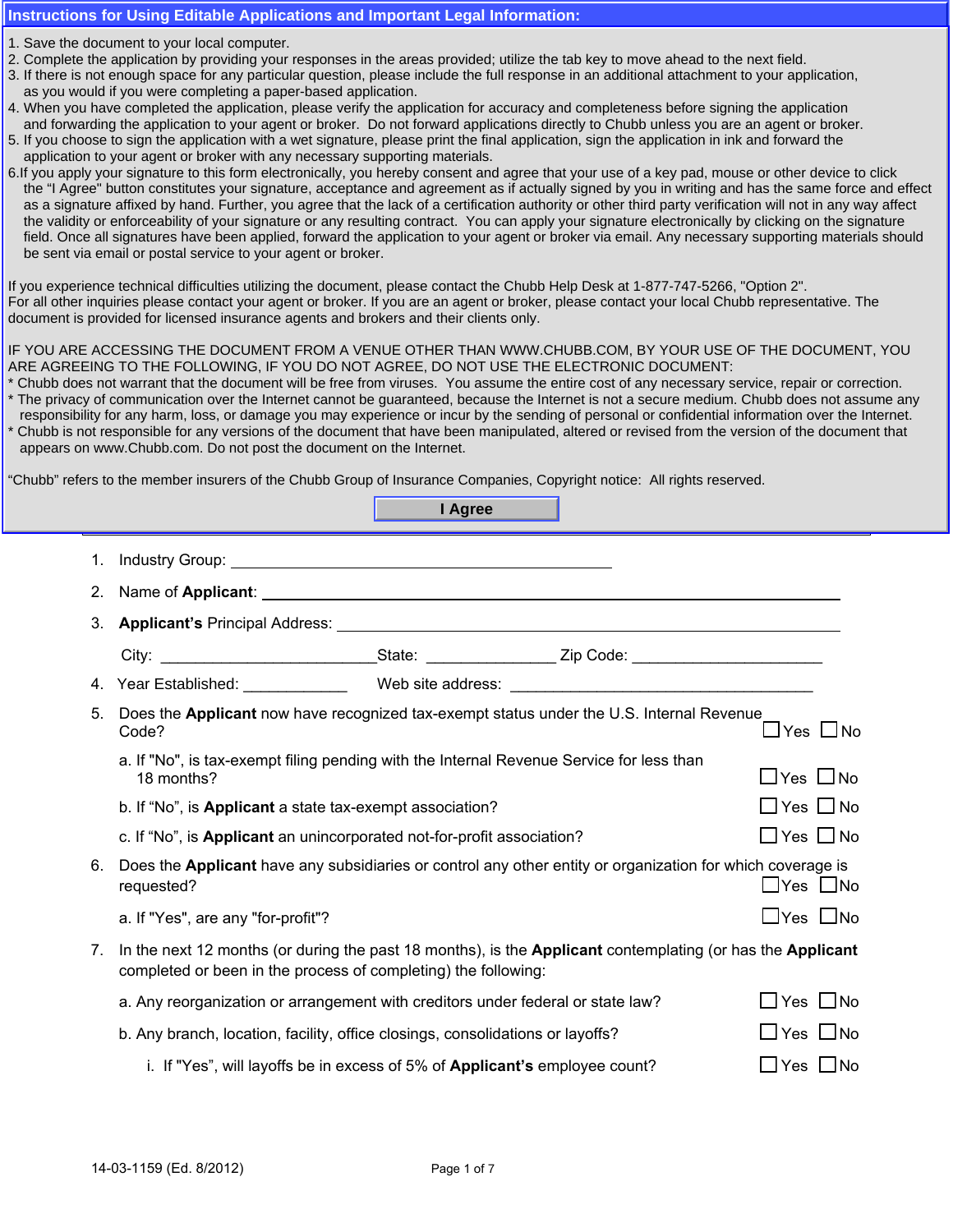

# *ForeFront PortfolioSM For Not-for-Profit Organizations DecisionPoint New Business Application*

*(For Not-for-Profit Organizations with up to 500 employees)* 

### **II. REQUESTED COVERAGE:**

| <b>Coverage Sections Requested</b>                         | <b>Limit of Liability Requested</b> | <b>Retention Requested</b> |
|------------------------------------------------------------|-------------------------------------|----------------------------|
| $\Box$ Directors & Officers Liability and Entity Liability |                                     |                            |
| $\Box$ Employment Practices Liability                      |                                     |                            |
| $\Box$ Fiduciary Liability                                 |                                     |                            |
| Crime                                                      |                                     |                            |

- 1. Effective Date: \_\_\_\_\_\_\_\_\_\_\_\_\_\_\_\_\_\_\_\_
- 2. Crime Bundle:

Crime Bundles include the following Insuring Clauses:

- **Bundle 1** Employee Theft, Client Coverage, Expense Coverage
- **Bundle 2** Employee Theft, Premises, Transit, Forgery, Computer Fraud, Funds Transfer, Client Coverage, Expense Coverage
- **Bundle 3** Employee Theft, Premises, Transit, Forgery, Computer Fraud, Funds Transfer, Money Orders, Credit Cards, Client Coverage, Expense Coverage

### **III. EXPOSURE INFORMATION:**

- 1. Total Revenues: extending the state of Total Assets:
- 2. Total Employee Benefit Plan Assets (only required if requesting Fiduciary Liability):
- 3. Number of Locations:
- 4. Employee Count:

Full Time Employees - All States:

Part-Time Employees (incl. Leased/Seasonal) - All States:

Volunteers - All States:

Full-Time/Part-Time Employees - California:

### **IV. DIRECTORS & OFFICERS AND ENTITY LIABILITY:**

- 1. Does the **Applicant** or any subsidiary render any professional services, including but not limited to conducting any standard setting, accrediting, credentialing or licensing activities, for others for a fee?  $\Box$ Yes  $\Box$ No
- 2. In the past 5 years, has the **Applicant** or any person proposed for coverage been the subject of, or involved in the following:
	- a. Any anti-trust, copyright or patent litigation?
	- b. Any criminal actions?

| Yes | $\Box$ No |
|-----|-----------|
| Yes | l No      |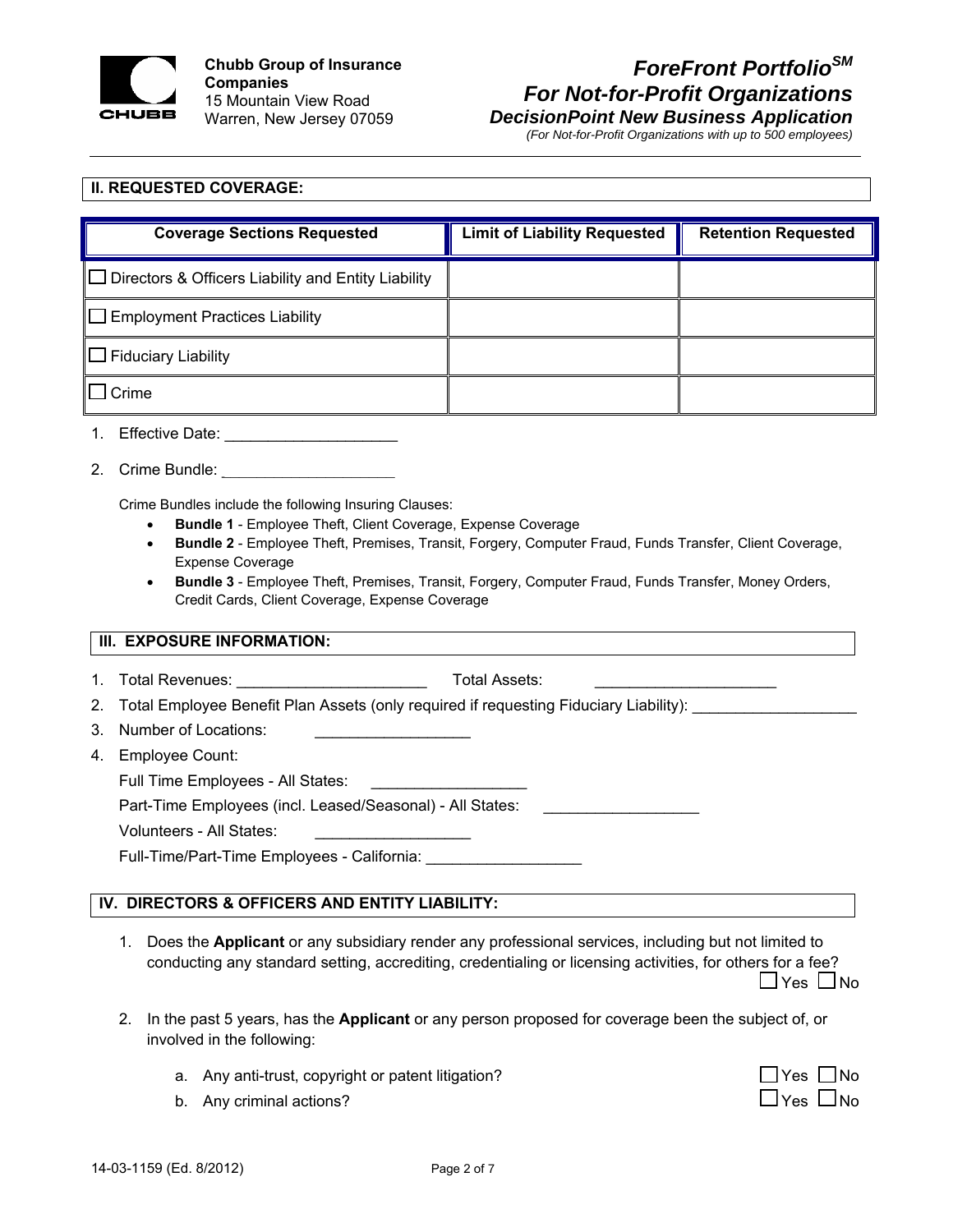

*(For Not-for-Profit Organizations with up to 500 employees)* 

|    |             | c. Any action or civil suit brought against it by a customer, client or third party alleging<br>harassment, discrimination, or civil right violations? | Yes L<br>$\Box$ No       |
|----|-------------|--------------------------------------------------------------------------------------------------------------------------------------------------------|--------------------------|
|    |             | d. Any other claim other than noted above?                                                                                                             | ⊿Yes ∐No                 |
| 3. |             | In the past five years:                                                                                                                                |                          |
|    | а.          | Number of Claims / Losses:                                                                                                                             |                          |
|    | b.          | Largest Single Claim / Loss (\$):                                                                                                                      |                          |
|    | C.          | Total Value of Claims / Losses (\$):                                                                                                                   |                          |
|    |             |                                                                                                                                                        |                          |
|    |             | V. EMPLOYMENT PRACTICES LIABILITY:                                                                                                                     |                          |
| 1. |             | Does the Applicant have written procedures in place regarding the following:                                                                           |                          |
|    | а.          | Equal opportunity employment?                                                                                                                          | $\Box$ Yes $\Box$ No     |
|    | b.          | Anti-discrimination?                                                                                                                                   | $\Box$ Yes $\Box$ No     |
|    | $C_{\cdot}$ | Anti-sexual harassment?                                                                                                                                | $\Box$ Yes $\Box$ No     |
| 2. |             | In the past 5 years, has the Applicant or any person proposed for coverage been the subject of, or<br>involved in the following:                       |                          |
|    |             | a. Any action or civil suit brought against it by a customer, client or third party alleging<br>harassment, discrimination, or civil right violations? | $\Box$ Yes $\Box$ No     |
|    |             | b. Any other claim other than noted above?                                                                                                             | ⊟Yes ∐No                 |
| 3. |             | In the past 3 years, has any Applicant in any capacity, been involved in any of the following matters:                                                 |                          |
|    |             | a. EEOC, NLRB or other similar administrative proceeding?                                                                                              | $\Box$ Yes $\Box$ No     |
|    |             | b. Any employment-related civil suit?                                                                                                                  | $\Box$ Yes $\Box$ No     |
| 4. |             | In the past five years:                                                                                                                                |                          |
|    |             | a. Number of Claims / Losses:                                                                                                                          |                          |
|    | b.          | Largest Single Claim / Loss (\$):                                                                                                                      |                          |
|    |             | c. Total Value of Claims / Losses (\$):                                                                                                                |                          |
|    |             | VI. FIDUCIARY LIABILITY:                                                                                                                               |                          |
|    |             |                                                                                                                                                        |                          |
| 1. |             | Does the Applicant sponsor benefit plans other than Health or Welfare benefit plans?                                                                   | $\Box$ Yes $\Box$ No     |
|    | а.          | If "Yes", does the Applicant sponsor defined benefit retirement/pension plans?                                                                         | $\Box$ Yes $\Box$ No     |
|    | b.          | If "Yes", are any of the defined benefit plans underfunded by greater than 25%, as of their last<br>financial review?                                  | $\sqcup$ Yes $\sqcup$ No |
| 2. |             | Does the Applicant handle any investment decisions in-house?                                                                                           | $\sqcup$ Yes $\sqcup$ No |
| 3. |             | Does each of the Applicant's employee benefit plans conform to the standards of eligibility,<br>participation, vesting and other provision of ERISA?   | $\sqcup$ Yes $\sqcup$ No |
| 4. |             | In the past 5 years, with regard to the Applicant's employee benefit plans, has any fiduciary been the<br>subject of, or involved in the following:    |                          |
|    |             | a. Accused of, found guilty of, or held liable for a breach of trust?                                                                                  | ⊿Yes L<br>ا No           |
|    | b.          | Convicted of criminal conduct?                                                                                                                         | Yes  <br>∐ No            |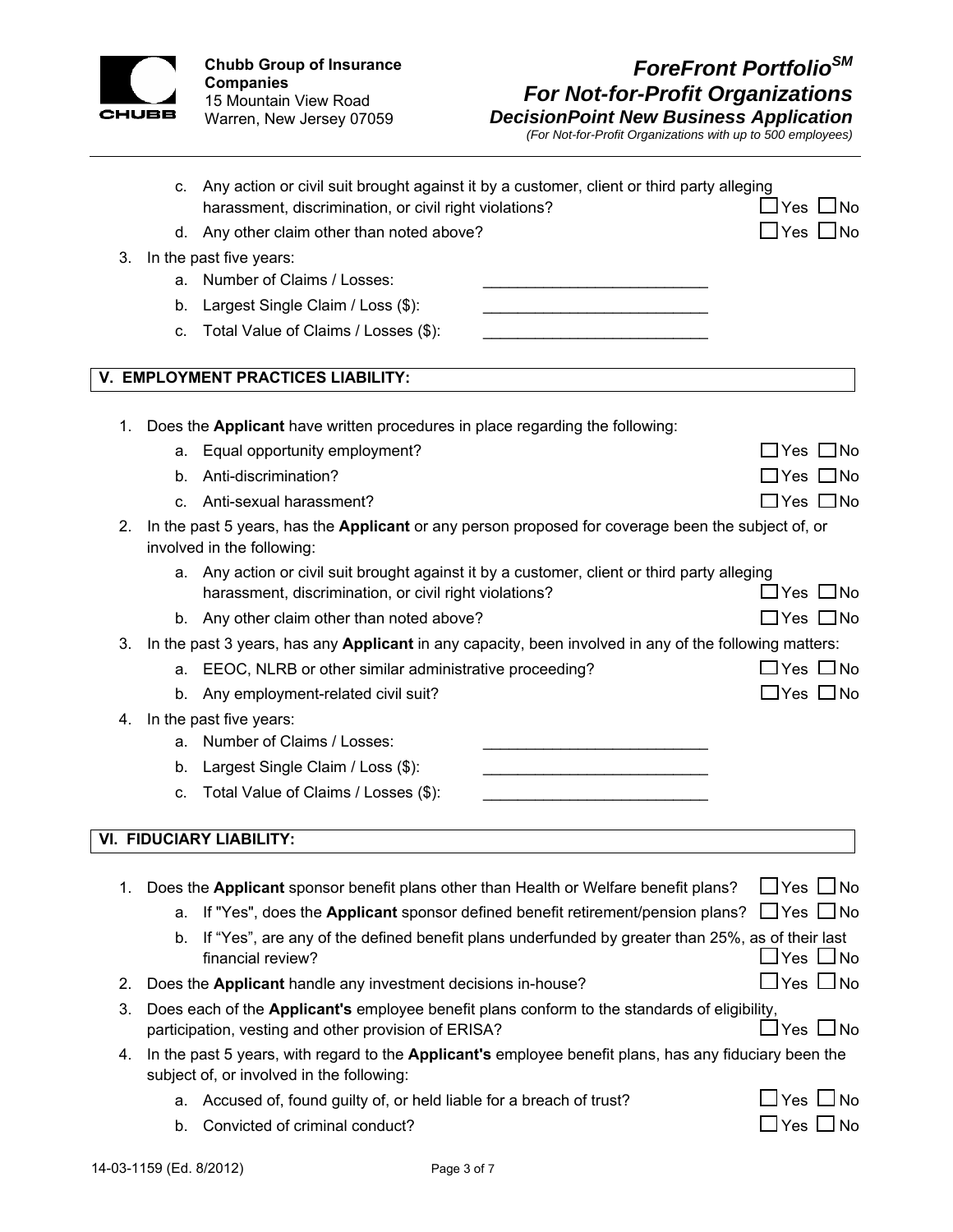

**Chubb Group of Insurance Companies**  15 Mountain View Road Warren, New Jersey 07059

### *ForeFront PortfolioSM For Not-for-Profit Organizations DecisionPoint New Business Application*

*(For Not-for-Profit Organizations with up to 500 employees)* 

|         | $C_{\cdot}$                                                                                                                                                                                                                                                                                                              | ]Yes ∐No<br>Any other claim other than noted above?                                                                 |  |  |  |
|---------|--------------------------------------------------------------------------------------------------------------------------------------------------------------------------------------------------------------------------------------------------------------------------------------------------------------------------|---------------------------------------------------------------------------------------------------------------------|--|--|--|
| 5.      | In the past 5 years, has there been any assessment of fees, fines or penalties against any of the<br>Applicant's employee benefit plans under any voluntary compliance resolution program or similar<br>voluntary settlement program administered by the IRS, DOL or other government authority?<br>$\Box$ Yes $\Box$ No |                                                                                                                     |  |  |  |
| 6.      |                                                                                                                                                                                                                                                                                                                          | In the past five years:                                                                                             |  |  |  |
|         | a <sub>1</sub>                                                                                                                                                                                                                                                                                                           | Number of Claims / Losses:                                                                                          |  |  |  |
|         | b.                                                                                                                                                                                                                                                                                                                       | Largest Single Claim / Loss (\$):                                                                                   |  |  |  |
|         | $C_{r}$                                                                                                                                                                                                                                                                                                                  | Total Value of Claims / Losses (\$):                                                                                |  |  |  |
|         | <b>VII. CRIME:</b>                                                                                                                                                                                                                                                                                                       |                                                                                                                     |  |  |  |
| 1.      |                                                                                                                                                                                                                                                                                                                          | Does the Applicant maintain a list of authorized vendors?<br> Yes    No                                             |  |  |  |
| $2_{-}$ | Does the Applicant verify invoices against a corresponding purchase order, receiving report and the<br>$\sqcap$ Yes $\sqcup$ No<br>authorized master vendor list prior to issuing payment?                                                                                                                               |                                                                                                                     |  |  |  |
| 3.      | Does the Applicant allow the employees who reconcile the monthly bank statements to also sign<br>∐Yes ∐ No<br>checks or handle deposits?                                                                                                                                                                                 |                                                                                                                     |  |  |  |
| 4.      |                                                                                                                                                                                                                                                                                                                          | Does the Applicant perform pre-employment reference checks for all its potential employees?<br>$\Box$ Yes $\Box$ No |  |  |  |
| 5.      |                                                                                                                                                                                                                                                                                                                          | In the past five years:                                                                                             |  |  |  |
|         | a <sub>z</sub>                                                                                                                                                                                                                                                                                                           | Number of Claims / Losses:                                                                                          |  |  |  |
|         | b.                                                                                                                                                                                                                                                                                                                       | Largest Single Claim / Loss (\$):                                                                                   |  |  |  |
|         | C.                                                                                                                                                                                                                                                                                                                       | Total Value of Claims / Losses (\$):                                                                                |  |  |  |
|         |                                                                                                                                                                                                                                                                                                                          | VIII. PRIOR INSURANCE (NOTICE - APPLICABLE TO THE LIABILITY COVERAGE SECTIONS ONLY):                                |  |  |  |
|         |                                                                                                                                                                                                                                                                                                                          |                                                                                                                     |  |  |  |

- 1. Please complete the chart below:
	- Indicate those coverages currently purchased; and
	- Attach a copy of all applications submitted to the current insurer or any prior insurers.

| <b>Liability Coverage</b>                       | Yes | No | <b>Insurer</b> | Limit | <b>Retention</b> | <b>Policy Period</b> |
|-------------------------------------------------|-----|----|----------------|-------|------------------|----------------------|
| a. Directors & Officers And Entity<br>Liability |     |    |                |       |                  |                      |
| b. Employment Practices Liability               |     |    |                |       |                  |                      |
| c. Fiduciary Liability                          |     |    |                |       |                  |                      |

2. **IMPORTANT**: The Company will be relying upon the declarations and statements contained in such prior application(s) and the **Applicant** understands and agrees those declarations and statements shall be considered to be incorporated in, and form part of any policy issued by the Company.

#### **IX. PRIOR KNOWLEDGE (NOTICE - APPLICABLE TO THE LIABILITY COVERAGE SECTIONS ONLY):**

The **Applicant** must complete the Prior Knowledge Statement below:



- If the **Applicant** answered "No" to any Liability Coverage listed above; or
- If the **Applicant** is requesting larger limits in Requested Coverages section of this Application, than are currently purchased as indicated in the Prior Insurance section of this Application.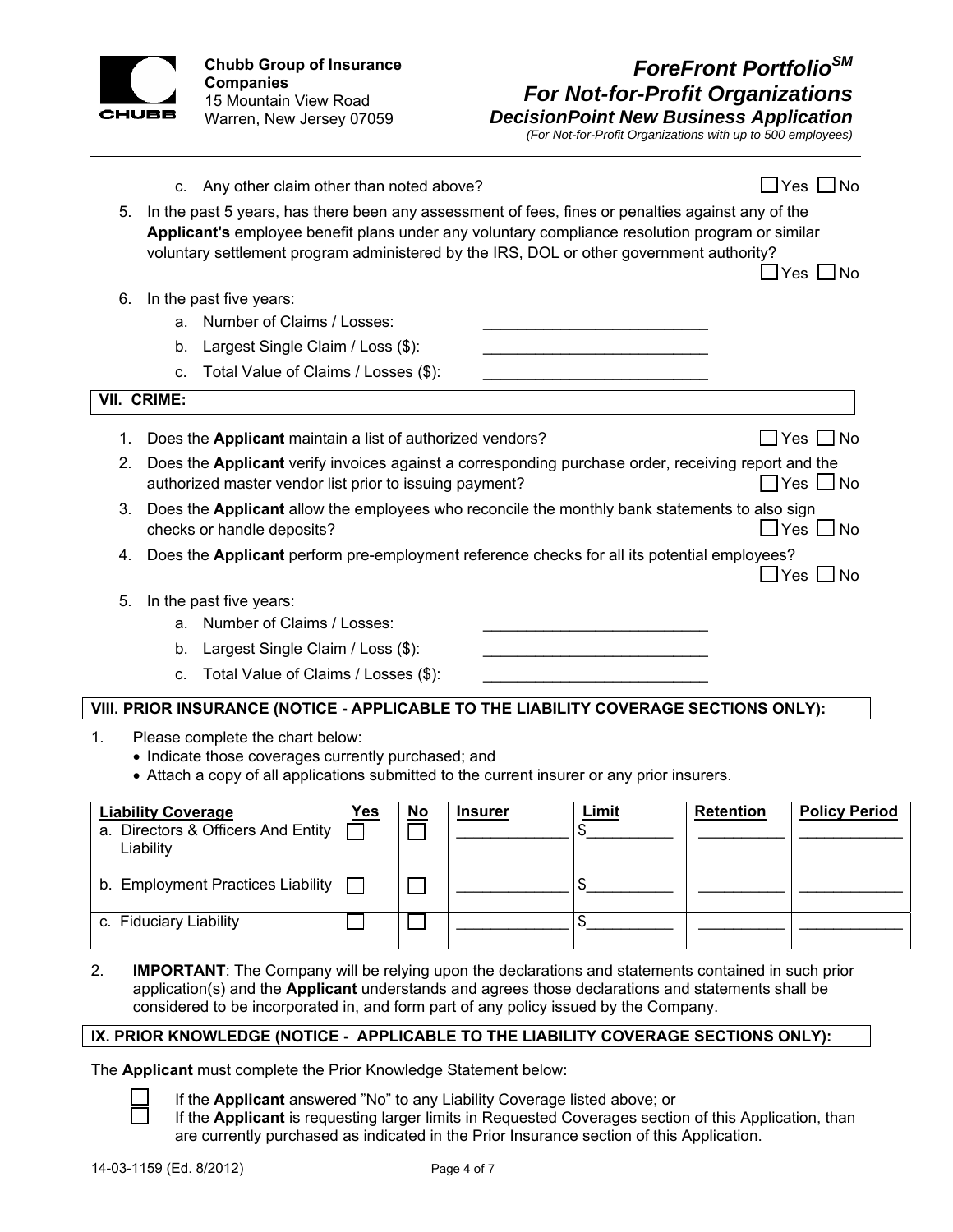

**Chubb Group of Insurance Companies**  15 Mountain View Road Warren, New Jersey 07059

# *ForeFront PortfolioSM For Not-for-Profit Organizations DecisionPoint New Business Application*

*(For Not-for-Profit Organizations with up to 500 employees)* 

The **Applicant** understands and agrees the Prior Knowledge Statement below applies to those liability coverage types for which no coverage is currently maintained; and to those liability coverages for which the **Applicant** is requesting limits of liability greater than currently maintained.

**PRIOR KNOWLEDGE STATEMENT:** No person or entity proposed for coverage is aware of any fact, circumstance or situation which he or she has reason to suppose might give rise to a future claim that would fall within the scope of any of the proposed liability coverages for which the **Applicant** does not currently maintain insurance, or within any of the larger limits of liability sought by the **Applicant**, except: None  $\overline{\phantom{a}}$  or

Without prejudice to any other rights and remedies of the Company, the **Applicant** understands and agrees that if any such fact, circumstance, or situation exists, whether or not disclosed above, any claim or action arising from any such fact, circumstance, or situation is excluded from coverage under the proposed policy, if issued by the Company.

#### **X. MATERIAL CHANGE:**

If there is any material change in the answers to the questions in this Application before the policy inception date, the **Applicant** must immediately notify the Company in writing, and any outstanding quotation may be modified or withdrawn.

#### **XI. DECLARATIONS, FRAUD WARNINGS AND SIGNATURE**

The **Applicant's** submission of this Application does not obligate the Company to issue, or the **Applicant** to purchase, a policy. The **Applicant** will be advised if the Application for coverage is accepted. The **Applicant** hereby authorizes the Company to make any inquiry in connection with this Application.

The undersigned authorized agent of the person(s) and entity(ies) proposed for this insurance declares that to the best of his or her knowledge and belief, after reasonable inquiry, the statements made in this Application and in any attachments or other documents submitted with this Application are true and complete. The undersigned agrees that this Application and such attachments and other documents shall be the basis of the insurance policy should a policy providing the requested coverage be issued; that all such materials shall be deemed to be attached to and shall form a part of any such policy; and that the Company will have relied on all such materials in issuing any such policy.

The information requested in this Application is for underwriting purposes only and does not constitute notice to the Company under any policy of a Claim or potential Claim.

**Notice to Arkansas, New Mexico and Ohio Applicants:** Any person who, with intent to defraud or knowing that he/she is facilitating a fraud against an insurer, submits an application or files a claim containing a false, fraudulent or deceptive statement is, or may be found to be, guilty of insurance fraud, which is a crime, and may be subject to civil fines and criminal penalties.

**Notice to Colorado Applicants:** It is unlawful to knowingly provide false, incomplete or misleading facts or information to an insurance company for the purpose of defrauding or attempting to defraud the company. Penalties may include imprisonment, fines, denial of insurance, and civil damages. Any insurance company or agent of an insurance company who knowingly provides false, incomplete, or misleading facts or information to a policy holder or claimant for the purpose of defrauding or attempting to defraud the policy holder or claimant with regard to a settlement or award payable from insurance proceeds shall be reported to the Colorado Division of Insurance within the Department of Regulatory agencies.

**Notice to District of Columbia Applicants:** WARNING: It is a crime to provide false or misleading information to an insurer for the purpose of defrauding the insurer or any other person. Penalties include imprisonment and/or fines. In addition, an insurer may deny insurance benefits, if false information materially related to a claim was provided by the applicant.

**Notice to Florida Applicants:** Any person who knowingly and with intent to injure, defraud, or deceive any insurer files a statement of claim or an application containing any false, incomplete, or misleading information is guilty of a felony of the third degree.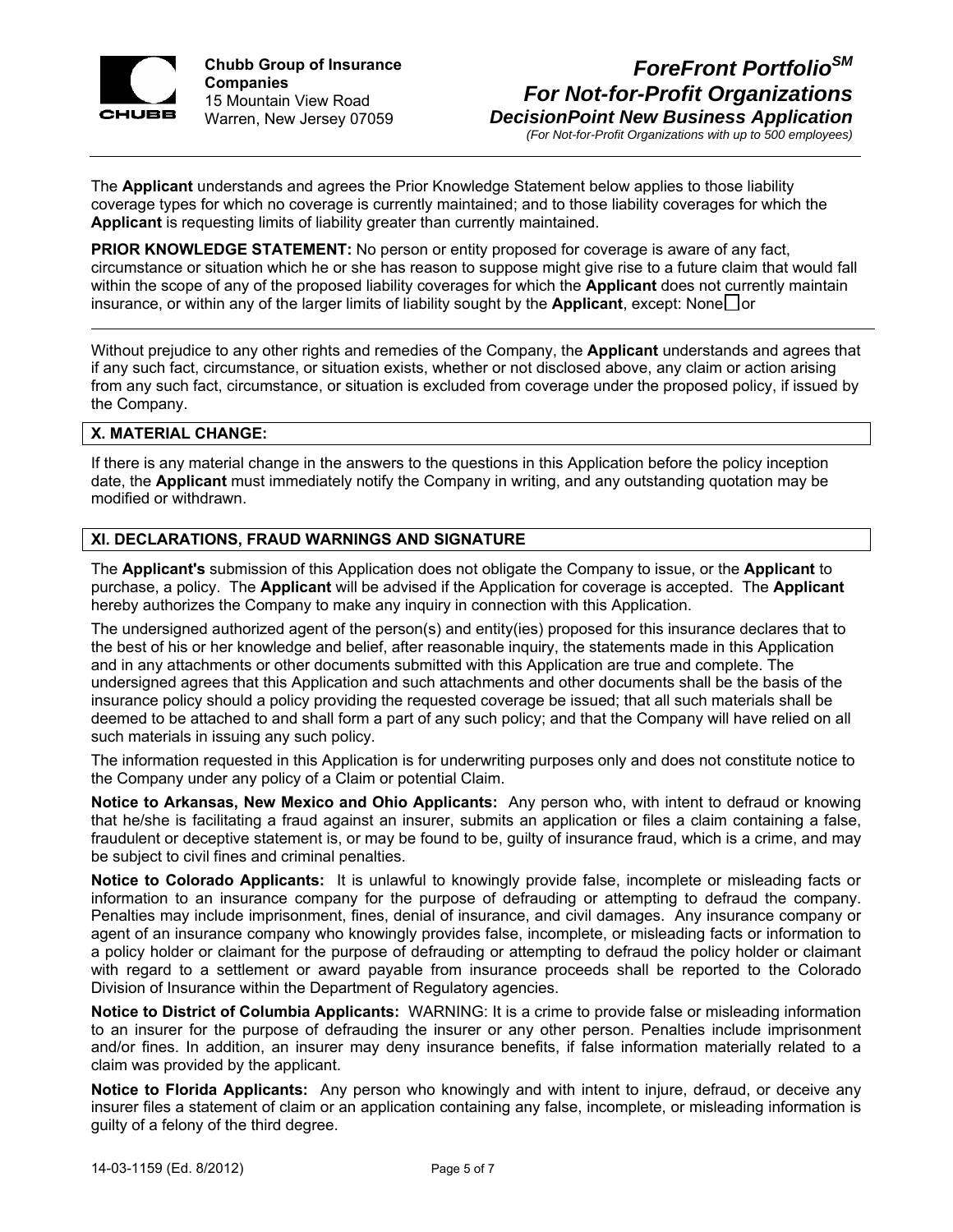

**Chubb Group of Insurance Companies**  15 Mountain View Road Warren, New Jersey 07059

## *ForeFront PortfolioSM For Not-for-Profit Organizations DecisionPoint New Business Application*

*(For Not-for-Profit Organizations with up to 500 employees)* 

**Notice to Kentucky Applicants:** Any person who knowingly and with intent to defraud any insurance company or other person files an application for insurance containing any materially false information or conceals, for the purpose of misleading, information concerning any fact material thereto commits a fraudulent insurance act, which is a crime.

**Notice to Louisiana and Rhode Island Applicants:** Any person who knowingly presents a false or fraudulent claim for payment of a loss or benefit or knowingly presents false information in an application for insurance is guilty of a crime and may be subject to fines and confinement in prison.

**Notice to Maine, Tennessee, Virginia and Washington Applicants:** It is a crime to knowingly provide false, incomplete or misleading information to an insurance company for the purpose of defrauding the company. Penalties may include imprisonment, fines or a denial of insurance benefits.

**Notice to Alabama and Maryland Applicants:** Any person who knowingly or willfully presents a false or fraudulent claim for payment of a loss or benefit or who knowingly or willfully presents false information in an application for insurance is guilty of a crime and may be subject to fines and confinement in prison.

**Notice to New Jersey Applicants:** Any person who includes any false or misleading information on an application for an insurance policy is subject to criminal and civil penalties.

**Notice to Oklahoma Applicants:** Any person who, knowingly and with intent to injure, defraud or deceive any employer or employee, insurance company, or self-insured program, files a statement of claim containing any false or misleading information is guilty of a felony.

**Notice to Oregon and Texas Applicants:** Any person who makes an intentional misstatement that is material to the risk may be found guilty of insurance fraud by a court of law.

**Notice to Pennsylvania Applicants:** Any person who knowingly and with intent to defraud any insurance company or other person files an application for insurance or statement of claim containing any materially false information or conceals for the purpose of misleading, information concerning any fact material thereto commits a fraudulent insurance act, which is a crime and subjects such person to criminal and civil penalties.

**Notice to Puerto Rico Applicants:** Any person who knowingly and with the intention of defrauding presents false information in an insurance application, or presents, helps, or causes the presentation of a fraudulent claim for the payment of a loss or any other benefit, or presents more than one claim for the same damage or loss, shall incur a felony and, upon conviction, shall be sanctioned for each violation with the penalty of a fine of not less than five thousand (5,000) dollars and not more than ten thousand (10,000) dollars, or a fixed term of imprisonment for three (3) years, or both penalties. Should aggravating circumstances are present, the penalty thus established may be increased to a maximum of five (5) years, if extenuating circumstances are present, it may be reduced to a minimum of two (2) years.

**Notice to New York Applicants:** Any person who knowingly and with intent to defraud any insurance company or other person files an application for insurance or statement of claim containing any materially false information, or conceals for the purpose of misleading, information concerning any fact material thereto, commits a fraudulent insurance act, which is a crime and shall also be subject to: a civil penalty not to exceed five thousand dollars and the stated value of the claim for each such violation.

Date Signature<sup>\*</sup> Signature<sup>\*</sup> Title

Chief Executive Officer

**\***This Application must be signed by the chief executive officer of the Organization acting as the authorized representative of the person(s) and entity(ies) proposed for this insurance.